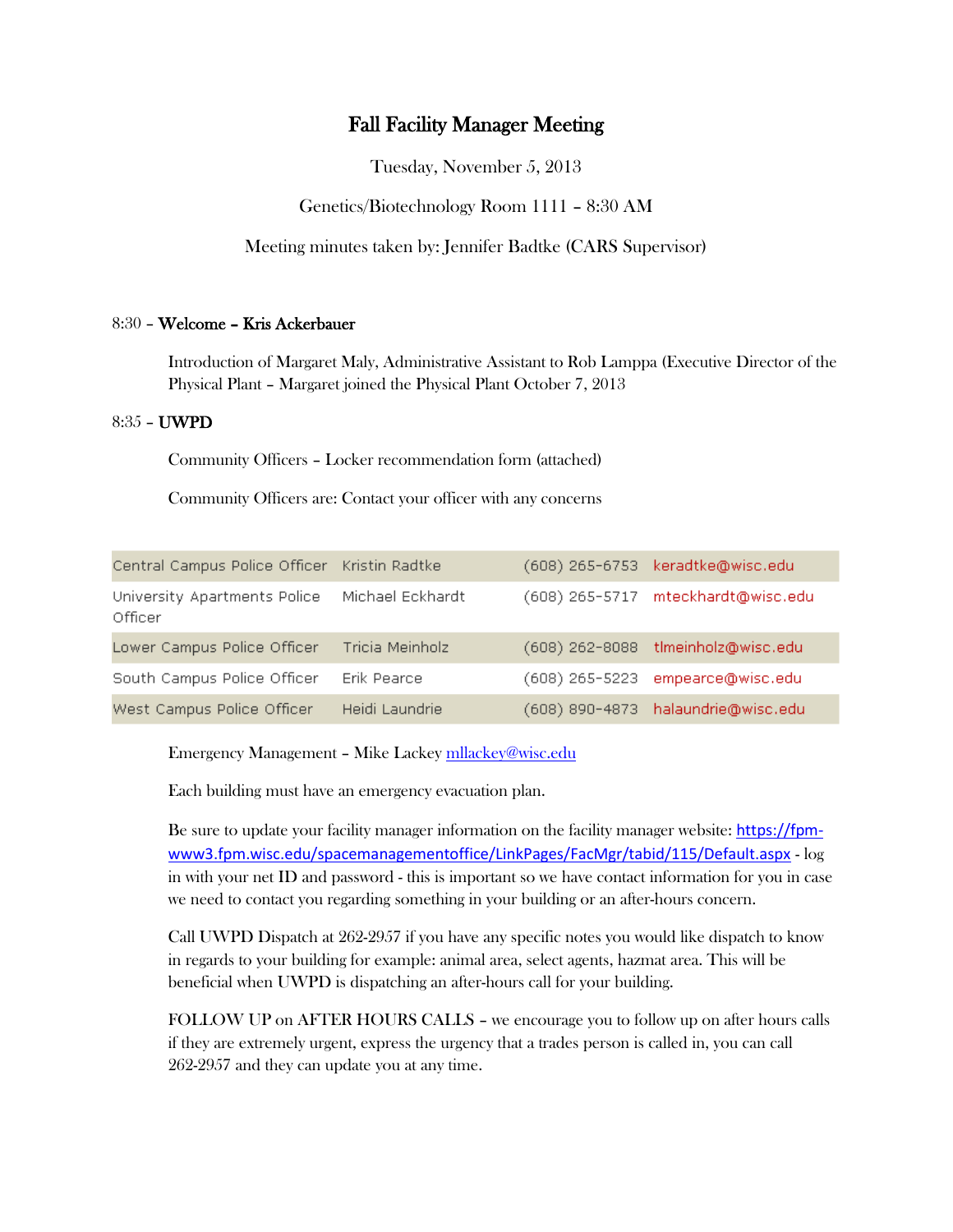If there is anything you would like to talk to UWPD Dispatch Center about contact LeAnn Krieg at [lkrieg@wisc.edu](mailto:lkrieg@wisc.edu)

WISCARD expiration (power point attached)

Renew WISCARD's at Union South Room 149 8:30 a.m. – 5:00 p.m. – your WISCARD will not work on the day it expires at midnight, you will not be able to access buildings, cannot use Rec Sports or make purchases if you have money on your card – plan ahead and renew early.

#### 9:00 – Safety – Paul Umbeck (Attached power point presentation)

Introduction of Rick Gibbs, Director of Risk Management, Rick joined FP&M in July 2013.

Hazcom training requirements

AED's on campus

Building roof restrictions

Asbestos floor tile

#### 9:20 – EHS Radiation Safety Survey – Lisa Burley

Lisa Burley spoke to the Facility Managers about a survey that will be coming out the beginning of the year that they would like your feedback on how EHS can serve you better, please take the time to provide this information as it will be useful to them and extremely beneficial to you.

## 9:25 – Transportation – Rob Kennedy

Construction <http://transportation.wisc.edu/files/CampusClosureMap.pdf> for updates

# 9:30 – UW SWAP Surplus – Matt Thies

Contact Matt at 608-497-4436 or [mthies@bussvc.wisc.edu](mailto:mthies@bussvc.wisc.edu) with questions regarding SWAP

Operation/Services

Question/Answer

#### 9:45 – Physical Plant – Kris Ackerbauer (Attached power point presentation)

# 10:05 – Property Control Audit – Auditing equipment on campus coming soon

<http://www.bussvc.wisc.edu/acct/propcont/PropertyControlPresentation.pdf>

View link above, any questions can be directed to Brenden Hedberg at 890-0945 or [bhedberg@bussvc.wisc.edu](mailto:bhedberg@bussvc.wisc.edu)